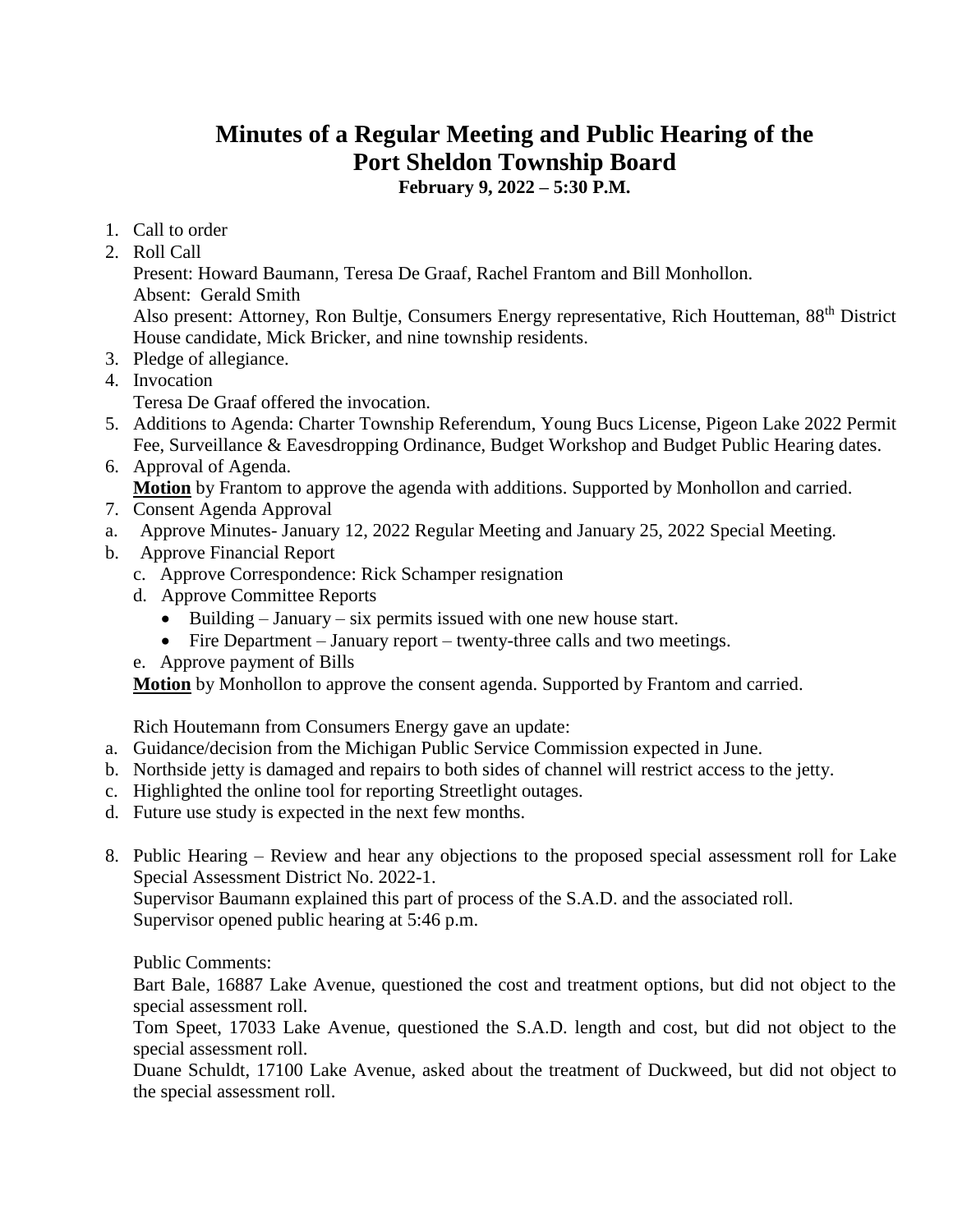Curt Carini, 14944 Port Sheldon Street, thanked the board for its past action in treatment of the lake, but did not object to the special assessment roll.

There were no objections to the proposed special assessment roll.

**Motion** by De Graaf to close the Public Hearing. Supported by Frantom and carried. Public Hearing closed at 5:52 p.m.

**Motion** by Frantom to adopt Resolution #4. Supported by Monhollon and carried with four yes roll call votes. Ayes: Howard Baumann, Teresa De Graaf, Rachel Frantom and Bill Monhollon. Nays: None

9. Van Buren property parking. Trail head.

Due to lack of information regarding usage of the area, the board is not interested in pursuing at this time.

- 10. Resolution Lisa Dirkse Township Office/Hall Custodian. **Motion** by De Graaf to adopt a resolution recognizing Lisa Dirkse's years of service as Township Office/Hall Custodian. Supported by Frantom and carried with four yes roll call votes. Ayes: Howard Baumann, Teresa De Graaf, Rachel Frantom and Bill Monhollon. Nays: None
- 11. Resolution Randy De Graaf Cemetery Sexton.

**Motion** by Frantom to adopt a resolution recognizing Randy De Graaf's service as Cemetery Sexton. Supported by Monhollon and carried with four yes roll call votes. Ayes: Howard Baumann, Teresa De Graaf, Rachel Frantom and Bill Monhollon. Nays: None

12. Salary Resolutions.

The current COLA and Consumer's Price indices were discussed along with the current 7% rate of inflation. It was noted that unless a larger increase is made for 2022-2023, wages will fall behind cost of living.

**Motion** by Frantom to adopt a resolution increasing the Supervisor's wage by 6% for the 2022-2023 fiscal year. Supported by Monhollon and carried with four yes roll call votes. Ayes: Howard Baumann, Teresa De Graaf, Rachel Frantom and Bill Monhollon. Nays: None

**Motion** by Frantom to adopt a resolution increasing the Trustees' wages by 6% for the 2022-2023 fiscal year. Supported by De Graaf and carried with four yes roll call votes. Ayes: Howard Baumann, Teresa De Graaf, Rachel Frantom and Bill Monhollon. Nays: None

Supervisor Baumann proposed the Clerk and Treasurer salaries be increased to be in alignment with other office wages and Ottawa County wages. These board members work well beyond office hours serving the township and wages should be adjusted. The township should also recognize and compensate for recently enacted legislation imposing additional responsibilities on these positions. This is not a yearly adjustment, but rather an alignment to a competitive compensation.

**Motion** by Monhollon to adopt a resolution increasing the Clerk's wage by \$5,417 for the 2022-2023 fiscal year. Supported by Frantom and carried with four yes roll call votes. Ayes: Howard Baumann, Teresa De Graaf, Rachel Frantom and Bill Monhollon. Nays: None

**Motion** by Monhollon to adopt a resolution increasing the Treasurer's wage by \$5,320 for the 2022- 2023 fiscal year. Supported by De Graaf and carried with four yes roll call votes. Ayes: Howard Baumann, Teresa De Graaf, Rachel Frantom and Bill Monhollon. Nays: None